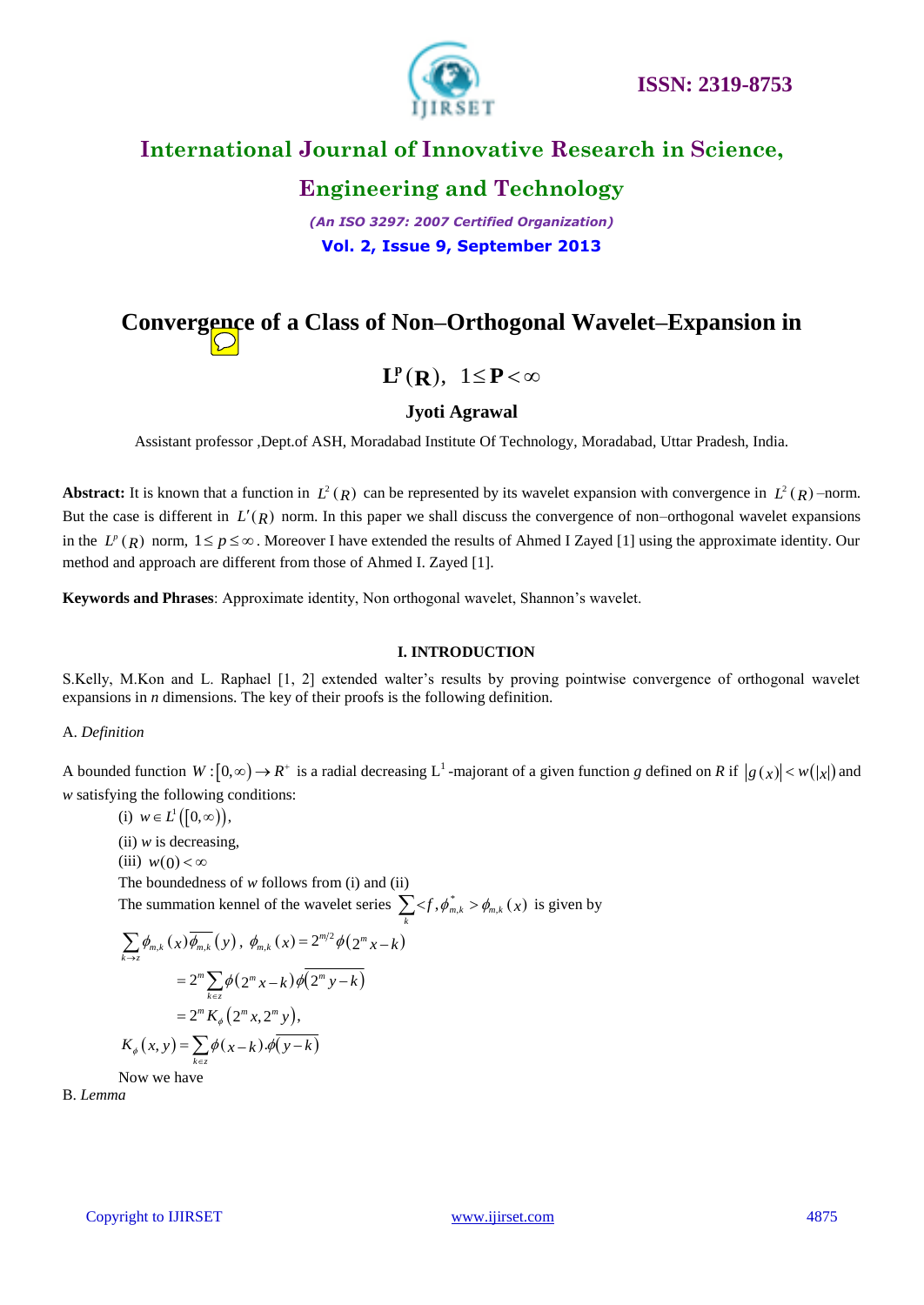

# **Engineering and Technology**

*(An ISO 3297: 2007 Certified Organization)* **Vol. 2, Issue 9, September 2013**

The summation Kernel of the wavelet series is absolutely bounded by a radial decreasing L<sup>1</sup>-majorant dilation kernel i.e.  
\n
$$
\sum W(|x-k|)W(|y-k|) \le CW\left(\frac{|x-y|}{2}\right) \quad x, y \in R
$$

*C* is some constant depends on *W*.

Proof:  $-$  It is known that  $|x-y| \le |x-k| + |y-k|$ , either

$$
|x-k| \ge \frac{1}{2}
$$
 or  $|y-k| \ge \frac{1}{2}|x-y|$ 

So we have

$$
|x-k| \ge \frac{1}{2} \text{ or } |y-k| \ge \frac{1}{2}|x-y|
$$
  
So we have  

$$
\sum_{k \to z} W(|x-k|)W(|y-k|) \le \left(\frac{|y-k|}{2}\right) \left(\sum_{k \in z} W(|x-k|) + \sum_{k \in z} W(|y-k|)\right)
$$

$$
\le CW \left(\frac{|x-y|}{2}\right)
$$

Hence the proof is completed.

Example(1) shows that there are some mother wavelets that do not satisfy above conditions.

1) *Example* : (The Discrete Shannon's Wavelet) The Shannon function  $\psi$  whose Fourier transform satisfies

 $\hat{\psi}(\xi) = \hat{x}_{i}(\xi)$ 

where  $t \in [-2\pi, -\pi] \cup [\pi, 2\pi]$  is called the Shannon wavelet. Thus this wavelet  $\psi(t)$  can directly be obtained from the inverse Fourier transform of  $\hat{\psi}(\xi)$  so that

$$
\psi(t) = \frac{1}{2\pi} \int_{R} e^{+i\xi t} \hat{\psi}(\xi) d\xi
$$
  
= 
$$
\frac{1}{2\pi} \Biggl[ \int_{-2\pi}^{\pi} e^{-i\xi t} d\xi + \int_{\pi}^{2\pi} e^{i\xi t} d\xi \Biggr]
$$
  
= 
$$
\frac{1}{\pi t} (\sin 2\pi t - \sin \pi t)
$$

The associated scaling function is given by  $\phi(t) = \frac{\sin \pi t}{\pi t}$  $\phi(t) = \frac{\sin \pi t}{\pi t}$ . The summation kernel is seen to be

$$
\frac{\sin \pi (t - y)}{\pi (t - y)} = \sum_{k=-\infty}^{\infty} \frac{\sin \pi (t - k) \sin \pi (y - k)}{\pi (t - k) \pi (y - k)}
$$

It is clear that this kernel not belongs to  $L^1(R)$ . Hence this can not be absolutely bounded by radial decreasing  $L^1$ – Majorant function.

The point wise convergence of the Shannon wavelet series can be studied directly but it is very special case and of less interest. In this paper we shall study the pointwise convergence of wavelet expension in  $L^p(R)$ ,  $1 \leq P < \infty$ , associated with a class of mother wavelet that contains Shannon's wavelet as a special case. Although Ahmed I. Zayed [1] studied this problem but our methods and approach are different from those of [1]. Now, we have

C. *Definition*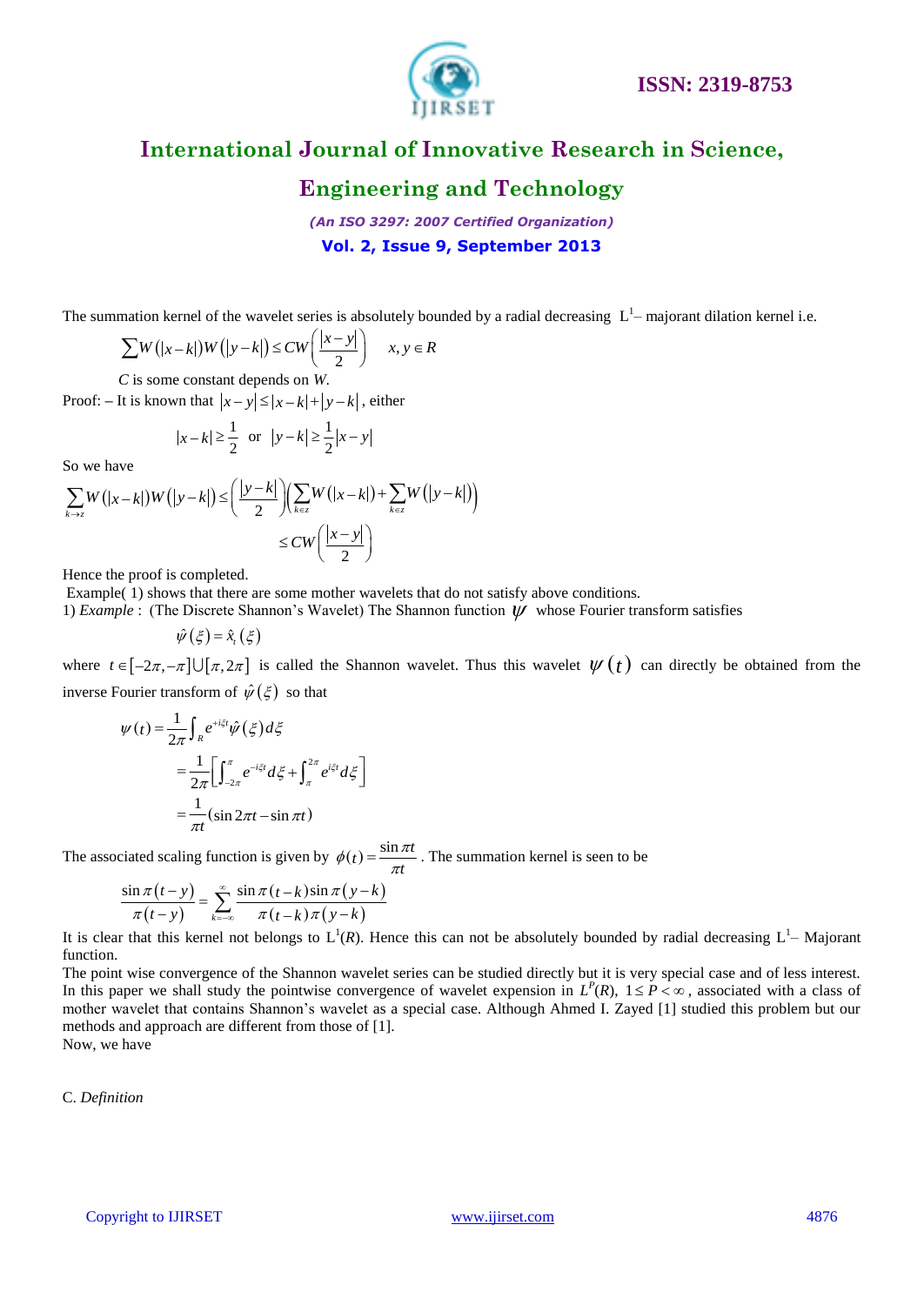

### **Engineering and Technology**

*(An ISO 3297: 2007 Certified Organization)* **Vol. 2, Issue 9, September 2013**

A multiresolution analysis of  $L^2(R)$  is a sequence of closed subspaces  $\{v_n\}_{n=1}^{\infty}$  $\sum_{n=-\infty}^{\infty}$  such that

- nultires olution analysis of  $L^2(R)$  is a sequence of closed subspa<br>
(i)  $\qquad \qquad \ldots \qquad \supset \nu_{-2} \supset \nu_{-1} \supset \nu_0 \supset \nu_1 \supset \nu_2 \ldots \supset \nu_n \supset \nu_{n+1} \ldots \ldots$
- (ii)  $U_{n=-\infty}^{\infty}$   $V_n$  is dense in  $L^2(R)$ , that is,  $U_{n=-\infty}^{\infty}$   $V_n = L^2(R)$  and  $\bigcap_{n=-\infty}^{\infty}$   $v_n = \{0\}$
- (iii)  $f(x) \in v_n$  if and only if  $f(2x) = v_{n-1}$  for all  $n \in \mathbb{Z}$ ,
- (iv) *V*<sub>0</sub> is closed under integer translation, i.e.,  $f(x) = v_0$  implies that  $f(x-k) \in v_0 \forall$  non negative integers *k*,
- (v) there exists a function  $\phi(x) = v_n$  such that  $\{\phi_0, n = \phi(x n) n \in z\}$  is an orthonormal basis for  $v_0$ , that is  $||f||^2 = \int_{-\infty}^{\infty} |f(x)|^2 dx = \sum_{n=1}^{\infty} |f(x)|^2 dx$ ,  $|\phi_n| = \int_{-\infty}^{\infty} |f(x)|^2 dx$ ,  $|\phi_n| = \int_{-\infty}^{\infty} |f(x)|^2 dx$ ,  $|\$

$$
||f||^2 = \int_{-\infty}^{\infty} |f(x)|^2 dx = \sum_{-\infty}^{\infty} |f(x)|^2 \text{ for all } f \in V_0
$$

The function  $\phi$  is called the scaling function or father wavelet. If  $\{v_n\}$  is a multiresolution analysis of  $L^2(R)$  and  $v_0$  is the closed subspaces generated by the integer translates of a single function  $\phi$ , then we say that  $\phi$  generates the multiresolution analysis.

We shall assume that the scaling function  $\phi$  do not generate an orthonormal basis of  $v_0$  or of  $W_0$  (the orthogonal complement of  $v_0$ ). This leads to the fact that condition (*V*) can be replaced by the weaker condition that  $\{\phi(x-k)\}\$ is a Riesz basis of  $v_0$ . Also we assume that the Fourier transform of  $\phi$  has compact support. Since  $\{\phi(x-k)\}\$ is a Riesz basis of  $v_0$  it means that  $\{\phi_k^*(x)\}\$ is a biorthonormal basis of  $\{\phi(x-k)\}\$  for  $f \in v_0$  such that

$$
f(x) = \sum_{k} \langle f, \phi_{k}^{*} \rangle \phi_{0,k}(x)
$$

similarly for  $f \in v_m$ , we have

$$
f_m(x) = \sum_{k}^{m}  \phi_{m,k}(x)
$$

.

Let us consider the class 
$$
S(R)
$$
 of rapidly decreasing  $c^{\infty}$  – function on  $R$  such that\n
$$
S(R) = \left\{ f: R \to R, \sup_{x \in R} \left( x^n \frac{d^m}{dx^m} f \right) (x) < \infty \right\} n, m \in N \cup \{0\}
$$

Then for  $f \in S(R)$ 

$$
\hat{f}(\xi) = \frac{1}{\sqrt{2\pi}} \int_{R} e^{-i\xi x} f(x) dx
$$

It can be easily seen that if  $f \in S(R)$  then  $\hat{f}(\xi) \in S(R)$  is dense in  $L^p(R)$ ,  $1 \leq P < \infty$ . Also Fourier transform is isometric in  $S(R)$ . The inverse Fourier transform is given by

$$
f(x) = \frac{1}{\sqrt{2\pi}} \int_{R} \hat{f}(\xi) e^{i\xi x} d\xi
$$

Let *E* denote the support of  $\hat{\phi}$ , is of the form.

$$
E=U_{i=1}^n[a_ib_i]\cup O.
$$

where *O* is a set of measure zero. Then for  $f \in v_0$ 

### Copyright to IJIRSET [www.ijirset.com](http://www.ijirset.com/) 4877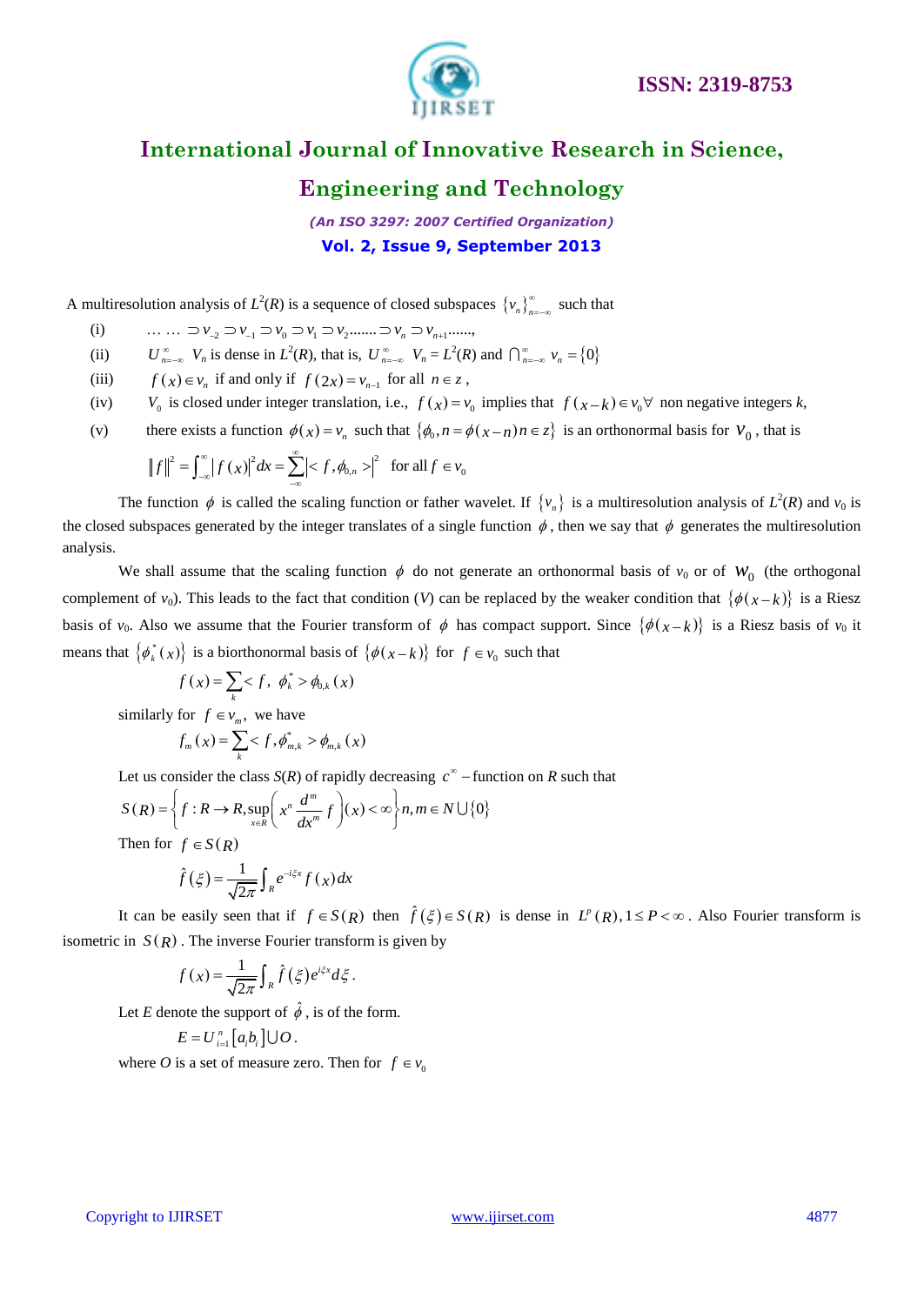

# **Engineering and Technology**

*(An ISO 3297: 2007 Certified Organization)* **Vol. 2, Issue 9, September 2013**

$$
f(x) = \frac{1}{\sqrt{2\pi}} \int_{E} \hat{f}(\xi) e^{i\xi x} d\xi
$$
  

$$
= \frac{1}{2\pi} \int_{E} \int_{R} f(t) e^{-it\xi} dt e^{+i\xi x} d\xi
$$
  

$$
= \int_{R} f(t) \left\{ \frac{1}{2\pi} \int_{E} e^{i\xi(x-t)} d\xi \right\} dt
$$
  

$$
= \int_{R} f(t) K(t, x) dt
$$
  

$$
k(t, x) = \frac{1}{2\pi} \int_{E} e^{i\xi(x-t)} d\xi = k(x-t)
$$

where

The integral in (1.3) is absolutely convergent by the Cauchy–Schwartz inequality because both *f* and *K* are in  $L^2(R)$ 

### D**.** *Definition*

If  $\psi \in L^1(R)$  with  $\hat{\psi}(0) = 1$  and we define  $\psi_n(x) = n\psi(nx)$  where  $n \to \infty$ . Then the sequences of functions  $\{\psi_n\}_{n=1}^{\infty}$  $\int_{-1}$  is an approximate identity if:

- (i)  $\int_{R} \psi_n(x) dx = 1$  for all *n*.
- (ii)  $\sup_n \int_R |\psi_n(x)| dx < \infty$ ,
- (iii)  $\lim_{n\to\infty} \int_{|x|>\delta} |\psi_n(x)| dx = 0$  for every  $\delta = 0$

1) *Remark*: If  $0 \le \psi(x) \in S(R)$ . then  $\psi_n(x) = n\psi(nx)$  is an approximate identity.

By the hypothesis the reproducing kernel series  $\sum_{n} \phi_n^*(t) \phi(x-n)$  converges absolutely and uniformly for all *x* and *t* to a

function  $q_0(t, x)$ . Thus, we have

$$
q_0(t,x) \cdot \text{ has, we have}
$$
\n
$$
k(t,x) = \sum_n \phi_n^*(t)\phi(x-n) = q_0(t,x) \text{ almost everywhere. Similarly we can write}
$$
\n
$$
q_m(t,x) = \sum_n \phi_{m,n}^*(t)\phi_{m,n}(x)
$$
\n
$$
= 2^m \sum_n \phi_n^*(2^m t)\phi(2^m x - n)
$$
\n
$$
= 2^m q_0 (2^m t, 2^m x)
$$
\n
$$
= \lambda q_0 (\lambda t, \lambda x), \quad \lambda = 2^m
$$

Now we have

### E*. Lemma*

If  $q_0(t, x) \in L^1(R)$  with  $\int_R q_0(t, x) dt = 1$ . Then  $q_m(t, x)$  is an approximate identity if.

- 1.  $\int_{R} q_m(t, x) dt = 1$  for all *m*,
- 2.  $\sup_m \int_R |q_m(t,x)| dt < \infty$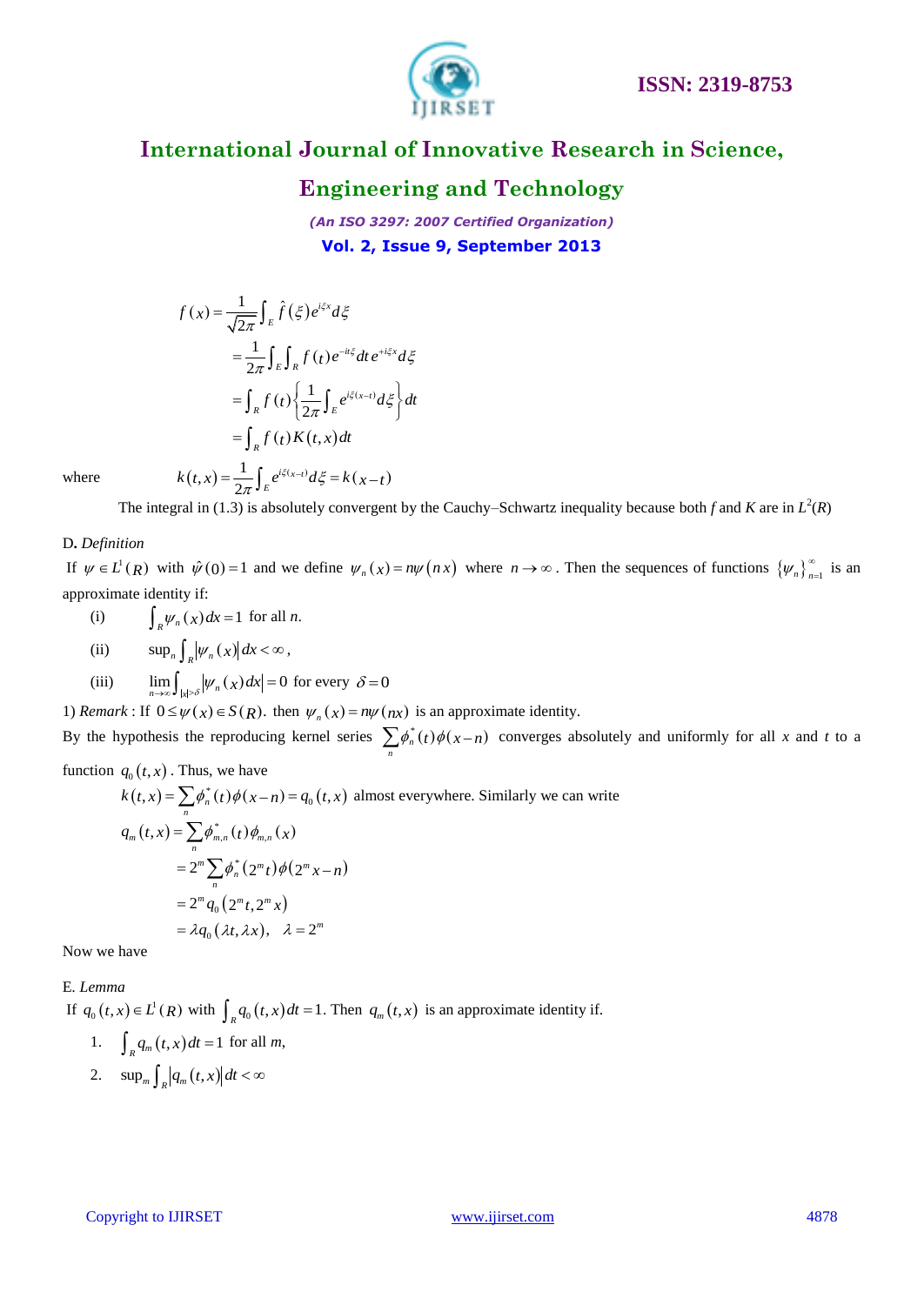

### **Engineering and Technology**

*(An ISO 3297: 2007 Certified Organization)* **Vol. 2, Issue 9, September 2013**

3.  $\lim_{m\to\infty}\int_{|x-t|>\delta}|q_m(t,x)|dt=0$  for every  $\delta>0$ .

1) *Proof* **:** We observe that

$$
\lim_{m \to \infty} \int_{|x-t| > \delta} |q_m(t, x)| dt = 0 \text{ for every } 0 > 0.
$$
  
\nProof: We observe that  
\n
$$
\int_R q_m(t, x) dt = \int_R \lambda q_0 \left\{ \lambda (x-t) \right\} dt = \int_R q_0 \left( \lambda (|x-t|) d(\lambda |x-t|) \right) = 1
$$
  
\n2. We have  
\n
$$
q_0(\xi) = \frac{1}{2\pi |\xi|} \ge \frac{1}{\sqrt{2\pi}} \left| \frac{e^{-i\xi b} - e^{-i\xi a}}{-i\xi} \right| = \left| \frac{1}{\sqrt{2\pi}} \int_a^b e^{-i\xi x} dx \right|,
$$
  
\n
$$
\lambda_{q_0}(\lambda |\xi|) \ge \sum_{i=1}^m \gamma_i \left| \frac{e^{-i\xi b} - e^{-i\xi a}}{\sqrt{2\pi} (-i\xi)} \right| = \sum_{i=1}^m \gamma_i \int_{\lambda a_i}^{\lambda b_i} x_{Ai}(x)
$$

If  $f \in L^1(R)$  then  $\lim_{x \to \infty} \sum_{i} \gamma_i \chi_{\mathcal{A}_i}(x)$ 1  $\lim_{m \to \infty}$  $\lim_{m\to\infty} \sum_{i=1}^{m} \gamma_i \chi_{\mathcal{A}_i}(x)$  is in  $L^1(R)$ . Given  $\epsilon > 0$ , find  $\sum_{i=1}^{m} \gamma_i \chi_{\mathcal{A}_i}(x)$ 1 *m*  $\sum_{i=1}^{n} \gamma_i \chi_{\Delta i}(x)$  such that  $(x)$  -  $\sum_{i} \gamma_{i} \chi_{j}(x)$  $\sum_{i=1}^{m} \gamma_i \chi_{\mathcal{N}}(x) dx < \varepsilon/2$  $\int_{R}$   $f(x) - \sum_{i=1}^{m} \gamma_{i} \chi_{Ai}(x) dx < \varepsilon$ 

So we have

$$
\left| \hat{f}(\xi) \right| \leq \left| \frac{1}{\sqrt{2\pi}} \int_{R} e^{-i\xi x} f(x) dx \right|
$$
  
\n
$$
\leq \frac{1}{\sqrt{2\pi}} \int_{R} \left\{ \left| f(x) - \sum_{i=1}^{m} \gamma_{i} \chi_{Ai}(x) \right| dx + \left| \sum_{i=1}^{m} \gamma_{i} \chi_{Ai}(x) \right| \right\} e^{-i\xi x} dx
$$
  
\n
$$
\leq \frac{\varepsilon}{2\sqrt{2\pi}} \frac{\sum \gamma_{i}}{|\xi|} < \frac{\varepsilon}{2\sqrt{2\pi}}
$$

Hence  $\lambda q(\lambda |\xi|)$  is bounded for all  $\xi$  and  $\lambda$ . This proves 2.

3. We have

$$
\begin{aligned} \n\mathcal{L} \mathcal{L}_{|x-t| > \delta} & q_m\left(t, x\right)dt = \int_{|x-t| > \delta} \lambda q_0\left(\lambda |x-t|\right)dt \\ \n& = \int_{\delta}^{\infty} \lambda q_0\left(\lambda |x-t|\right)dt + \int_{-\infty}^{-\delta} \lambda q_0\left(\lambda |x-t|\right)dt \n\end{aligned}
$$

substituting  $x - y = \lambda(x - t)$ <br>  $\int_{-\infty}^{\infty} (x - t) dt$ 

ng 
$$
x-y = \lambda(x-t)
$$
  
\n
$$
\lim_{m \to \infty} \int_{m\delta}^{\infty} q_0(x-y) dy + \int_{-\infty}^{-m\delta} q_0(x-y) dy = 0
$$

1

2) *Remark* : Let  $0 \leq q_0(t, x) \in S(R)$ . Then  $q_m(t, x) = \lambda q_0(\lambda|x-t|)$  is an approximate identity.

### F*. Lemma*

If  $f \in L'(R)$  and  $q_m(t, x) \in S(R)$  then  $q_m(t, x) * f \in S(R)$ Proof**:** We have

e have  
\n
$$
(q_m(t,x)^*f) = \int_R q_m(x-t-y)f(y)dy
$$
\n
$$
= \int_R q_m(y-t)f(x-y)dy
$$

### Copyright to IJIRSET [www.ijirset.com](http://www.ijirset.com/) 4879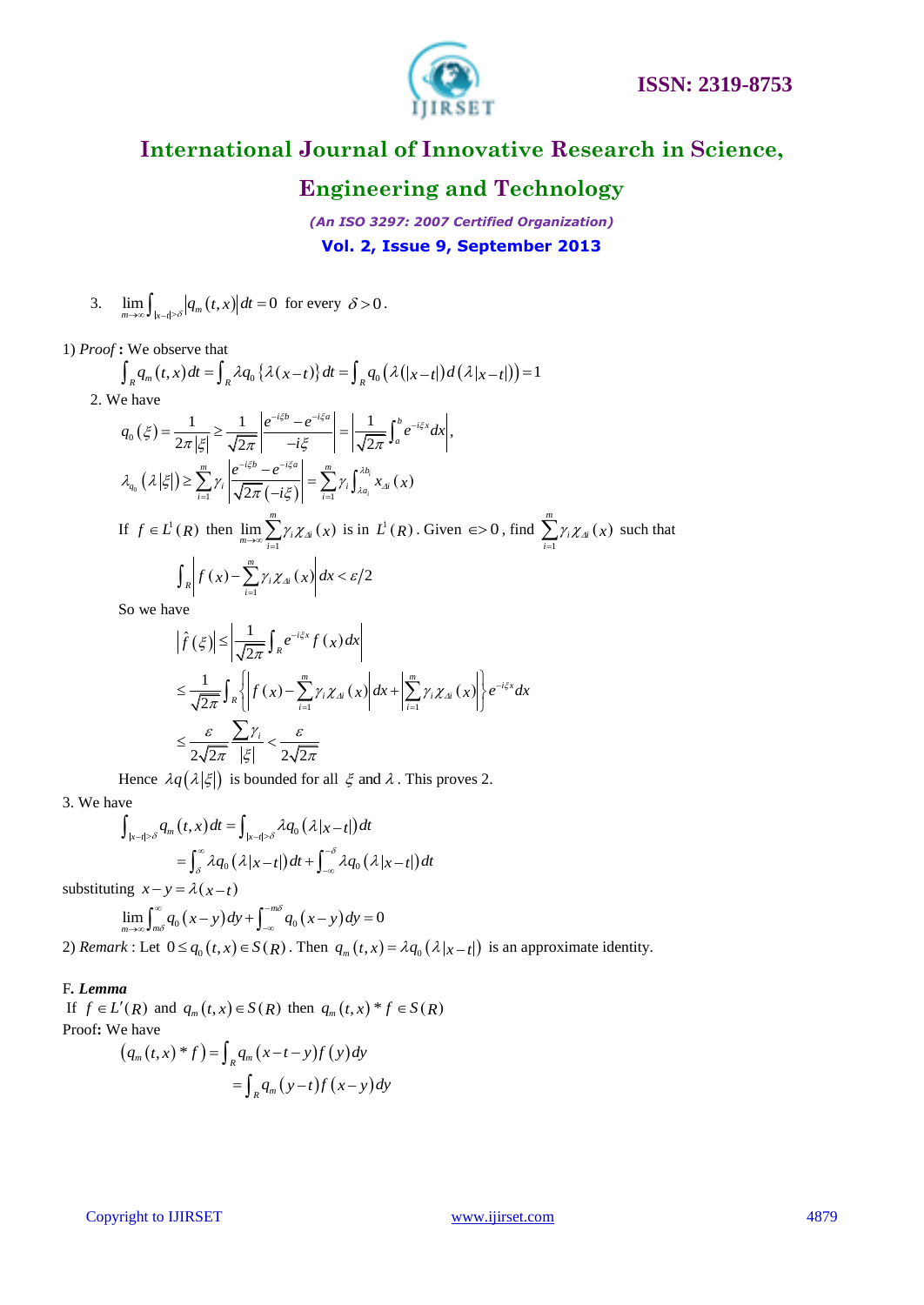

# **Engineering and Technology**

*(An ISO 3297: 2007 Certified Organization)* **Vol. 2, Issue 9, September 2013**

or

$$
\frac{d^n}{dx^n}(q_m(t,x)*f) = \int_R q_m(y-t) \frac{d^n}{dx^n} f(x-y) dy
$$
  

$$
|x|^n \frac{d^n}{dx^n}(q_m(t,x)*f) = |x|^n \int_R f(x-y) \frac{d^n}{dx^n} q_m(y-t) dy,
$$

or 
$$
|x|^n \frac{d^n}{dx^n} (q_m(t,x) * f) = |x|^n \int_R f(x-y) \frac{d^n}{dx^n} q_m(y-t) dy,
$$

substituting  $x - y = z$ , it gives that

$$
=\int_{R}f(y)|x|^{n}\frac{d^{n}}{dx^{n}}q_{m}(x-y-t)dy,
$$

since 
$$
|x - y - t| \le |x - t| + |y| \le \frac{3|x - t|}{2}
$$
, so from above we obtain  
\n
$$
= \int_{|y| > \frac{|x - t|}{2}} f(y)|x|^n \frac{d^n}{dx^n} q_m(x - y - t) dy,
$$
\n
$$
+ \int_{|y| \le \frac{|x - t|}{2}} f(y)|x|^n \frac{d^n}{dx^n} q_m(x - y - t) dy \to 0
$$

Hence the proof is completed.

### **II. MAIN RESULTS**

A. *Theorem*

If  $\left\{ q_m(t,x) \right\}_{m=1}^{\infty}$ is an approximate identity then  $\lim_{m\to\infty} ||f * q_m(t,x) - f||_p = 0$  for every  $f \in L^p(R)$ ,  $1 \leq P < \infty$ Proof**:** Let us consider

$$
\begin{aligned} & \left[ \int_{R} \left| \left( q_{m}(t,x) \ast f \right) (x) - f \left( x \right) \right|^{p} dx \right]^{1/P} \\ &= \left[ \int_{R} dx \left| \int_{R} q_{m}(x-t-y) f \left( y \right) dy - f \left( x \right) \right|^{p} \right]^{1/P} \\ &= \left[ \int_{R} dx \left| \int_{R} q_{m}(y-t) f \left( x-y \right) dy - f \left( x \right) \right|^{p} \right]^{1/P} \end{aligned}
$$

Since  $f(x) = \int_{R} f(x) q_{m}(y-t) dy$ , so we get

$$
\left[\int_{R} dx \left| \int_{R} q_{m} (y-t) \{ f(x-y)-f(x) \} dy \right|^{p} \right]^{1/p}
$$
\n
$$
\leq \left[ \int_{R} dx \int_{|y-t| > \delta} \left| q_{m} (y-t) \right|^{p} \left| f(x-y)-f(x) \right|^{p} dy \right]^{1/p}
$$
\n
$$
+ \left[ \int_{R} dx \int_{|y-t| \leq \delta} \left| q_{m} (y-t) \right|^{p} \left| f(x-y)-f(x) \right|^{p} dy \right]^{1/p}
$$
\n
$$
\leq \int_{|y-t| > \delta} dy \left| q_{m} (y-t) \right| \left[ \int_{R} dx \left| f(x-y)-f(x) \right|^{p} \right]^{1/p}
$$
\n
$$
+ \int_{|y-t| \leq \delta} dy \left| q_{m} (y-t) \right| \left[ \int_{R} dx \left| f(x-y)-f(x) \right|^{p} \right]^{1/p}
$$

Copyright to IJIRSET [www.ijirset.com](http://www.ijirset.com/) 4880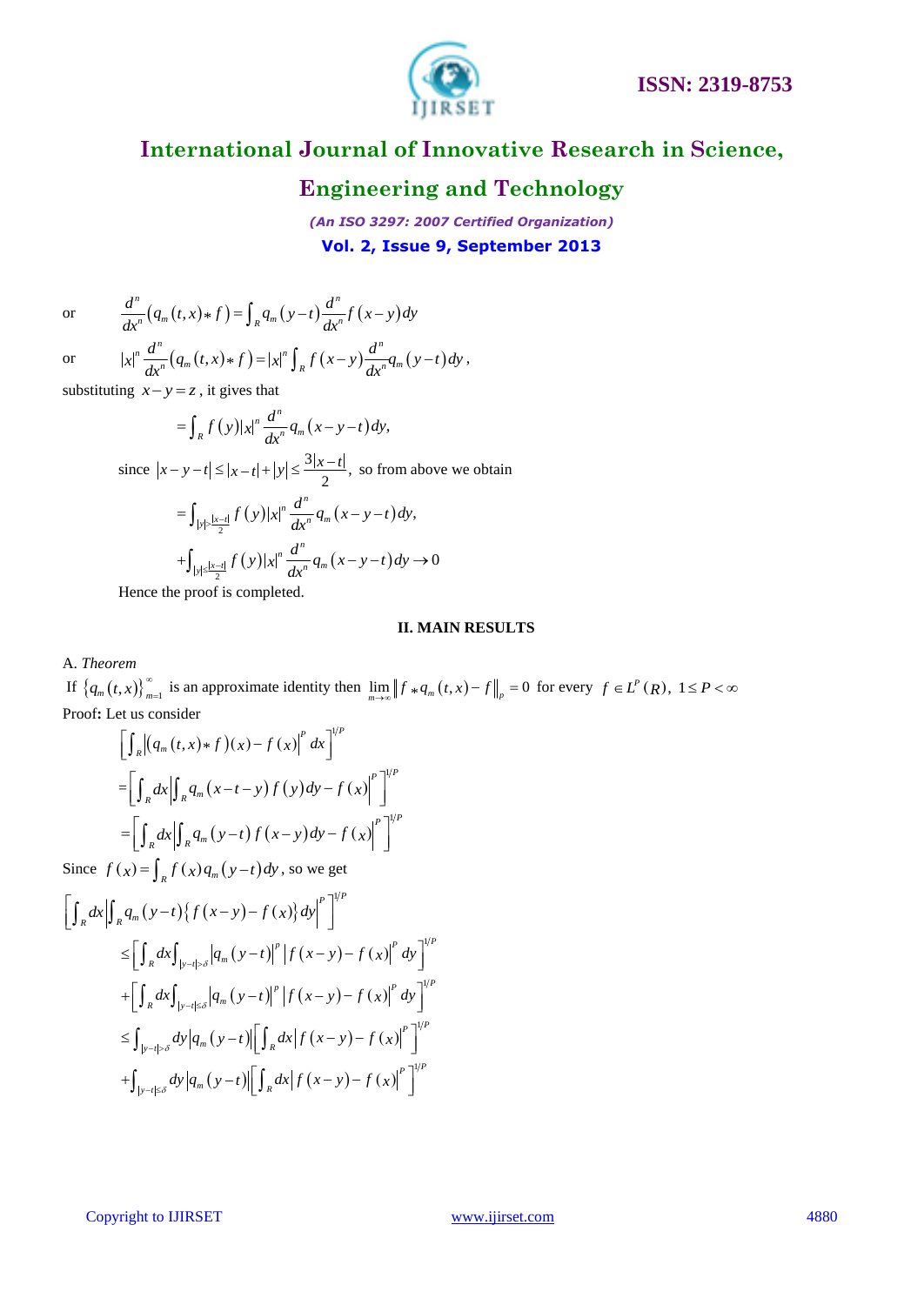

# **Engineering and Technology**

*(An ISO 3297: 2007 Certified Organization)* **Vol. 2, Issue 9, September 2013**

$$
\leq \int_{|y-t| > \delta} dy \Big| q_m(y-t) \Big| (2 \|f\|_P)
$$
  
+ 
$$
\int_{|y-t| \leq \delta} dy \Big| q_m(y-t) \Big| \sup_{|y| < \delta} \Big[ \int_R |f(x-y) - f(x)|^p dx \Big]^{1/p} \to 0
$$
  
as  $m \to \infty$ 

Hence the proof is completed.

### B. *Theorem*

If 
$$
q_m(t, x)
$$
 is an approximate identity and  $f \in L^P(R)$ , then the wavelet series.

$$
f_m(x) = \sum_{k} \langle f, \phi_{m,k}^* \rangle \phi_{m,k}(x)
$$

Converges to  $f(x)$  as  $m \to \infty$  at every point of continuity of  $f(x)$ 

1) *Proof* : – The projection of  $f \in L^2(R)$ , on the space  $V_m$  is given by

$$
f_m(x) = \int_R f(t) q_m(t, x) dt
$$
  
= 
$$
\int_R f(t) q_m(x-t) dt
$$
  
= 
$$
(f * q_m)(x) \rightarrow f(x), \quad (q_m \text{ is an approximate identity})
$$

Also we have

$$
f_m(x) = \int_R f(t) q_m(x-t) dt
$$
  
=  $\sum_n \int_R f(t) \phi_{m,n}^*(t) \phi_{m,n}^*(x) dt$   
=  $\sum_n  \phi_{m,n}(x)$ 

Thus if  $f \in L^P(R)$ ,  $q_m(x) \in S(R)$  then  $q_m^* f \in S(R)$  and  $S(R)$  is dense in  $L^P(R)$ ,  $1 \le p < \infty$  then  $f_m(x) - f(x)\big|_{L^p(R)} \to 0 \text{ as } m \to \infty$ 

This proves the theorem.

### C.*Theorem*

If  $f \in L^1(R) q_m(t, x) \in L^P(R)$ , then  $\int f \in L^{p}(R) q_m(t, x) \in L^{p}(R)$ , then<br> $\int f * q_m(t, x) \|_{p} \leq ||f||_{q} ||q_m(t, x)||_{p} 1 \leq P < \infty$ 

Proof: If  $f \in L'(R)$ ,  $du = |f(x)|dx$  is a finite Borel measure, so we have

$$
\mu_N = \sum_{i=1}^N c_i^N \delta_{\beta_i(N)} \to \mu \text{ weakly}
$$

Now Consider for  $1 \le p < \infty$ ,

$$
\|q_m(t,x)*f\|_p = \left[\int_R |q_m(x-t-y)f(y)|^p dy\right]^{1/p}
$$
  

$$
\leq \left[\int_R |q_m(x-t-y) d\mu_n(y)|^p dy\right]^{1/p},
$$